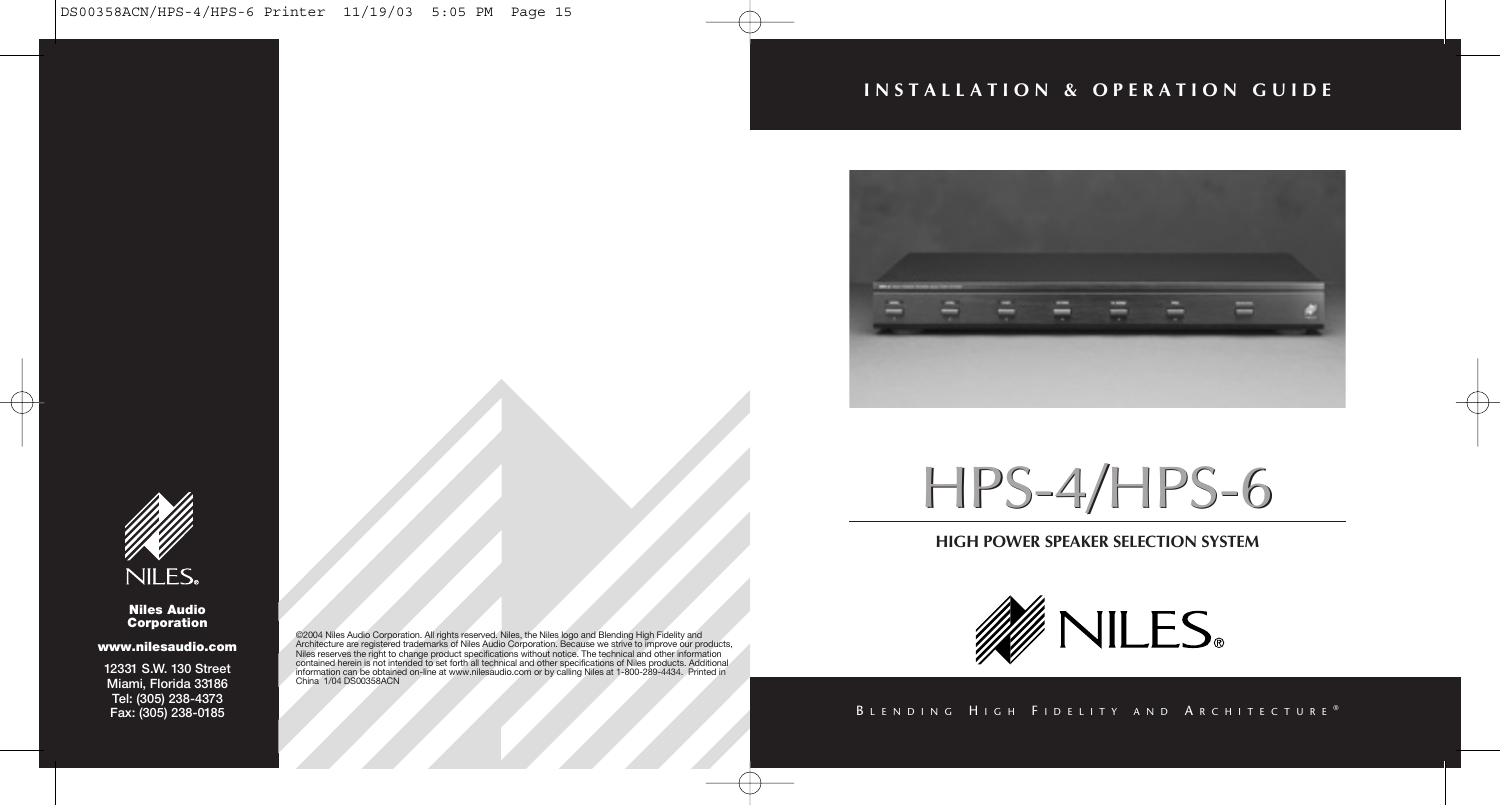

# TABLE OF CONTENTS

| <b>Introduction</b>                            | 1  |
|------------------------------------------------|----|
| <b>Features and</b><br><b>Benefits</b>         | 2  |
| <b>Installation</b><br><b>Considerations 3</b> |    |
| <b>Installation</b>                            | 5  |
| <b>Operation</b>                               | 6  |
| <b>Specifications</b>                          | 14 |

# **Introduction**

The HPS series allows you to connect multiple pairs of speakers to your stereo receiver or amplifier and play any one pair, any combination of pairs, or all pairs at once. You don't have to worry about overloading your amplifier. The HPS-4 and HPS-6 have a protection circuit that keeps your amplifier running safely, even if you have all pairs of speakers playing at the same time.

#### **Balancing Speaker Volume**

The volume control on your receiver or amplifier serves as the "master" volume for all speaker pairs connected.

The volume level of the speakers may vary from room to room. This is caused by several factors. Two lesser factors are the size of the speaker and its efficiency. The largest factor is the physical size of the room.

The best way to balance speaker volume is to equip each of the speaker pairs in your system with a Niles volume control. The controls allow you to adjust the volume of each speaker pair individually. If all the speaker pairs in your system are equipped with Niles volume controls, you can leave the amplifier or receiver volume set at one position and use the Niles controls exclusively.

#### **SPECIFICATIONS**

#### **Audio Power Handling**

250 watts/channel continuous music power

#### **Frequency Response**

+0 dB, -0 dB (flat) from 20 Hz to 20 kHz

#### **Mounting**

Table-Top component

#### **Wiring Requirements**

Individual runs of 2-conductor speaker wire. Connectors accommodate wire sizes 14-22 gauge (16 gauge recommended)

#### **Overall Dimensions**

17" wide  $\times$  2" high  $\times$ 8-3/4" deep

14

**Weight**

 $4 - 1/2$  lb.

# NII FS.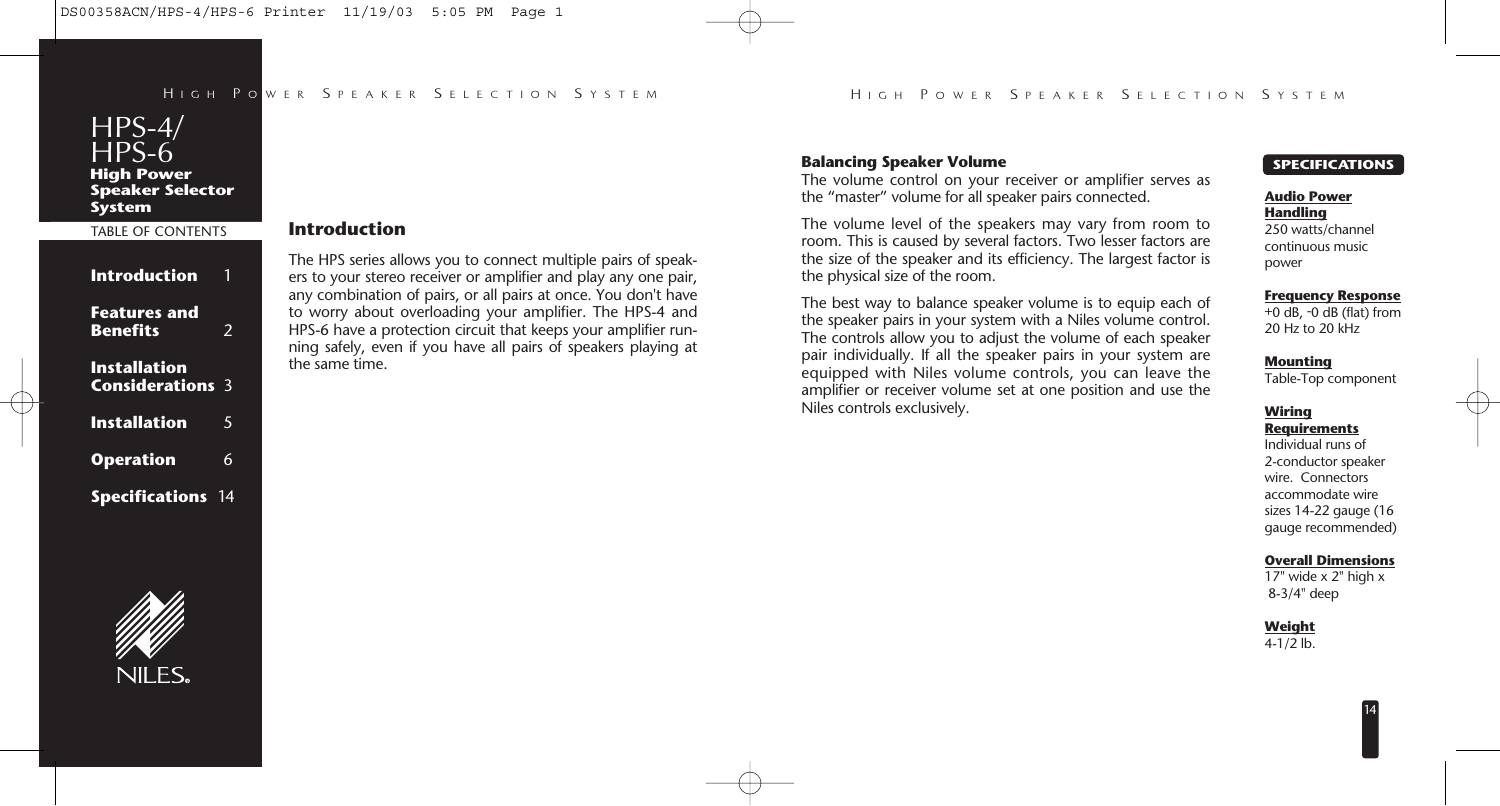# **Installation Considerations**

#### **Power Handling**

The HPS series is designed for use with a receiver or amplifier having a maximum power output of 250 watts per channel at 8 ohms. Damage caused by the use of a higher-power receiver or amplifier will void the warranty. Consult your Niles dealer, or receiver/amplifier manufacturer, if you are uncertain about the power rating of your receiver or amplifier.

#### **Amplifier Impedance Load**

As more pairs of speakers are parallel connected to a receiver or amplifier, the overall system impedance becomes lower. For example, if two pairs of 8-ohm speakers are connected in parallel, the impedance will be 4 ohms; two pairs of 4-ohm speakers in parallel become 2 ohms, and so on.

Most receivers or amplifiers are not rated for use below a 4 ohm load. Most manufacturers do not recommend connecting more than two pairs of speakers without using some form of impedance correction.

The HPS series includes impedance correction circuitry which protects your receiver or amplifier from low impedance loads. The circuitry assures that your receiver or amplifier will see a safe operating load, even when all four speaker pairs are playing at the same time.

The actual impedance load the speaker selector presents to your receiver or amplifier will vary, depending on how many speaker pairs are playing, and the impedance rating of each speaker. If you have four pairs of 8-ohm speakers playing, the HPS-4/HPS-6 series will present a 4.5 ohm impedance load to

- 3. Locate the on/off buttons on the HPS-4/HPS-6 which correspond to the speaker pairs you wish to play. Set them to the ON position (Engaged).
- 4. Turn on the amplifier or receiver and select a source, such as the tuner or CD player.
- 5. Slowly turn up the amplifier or receiver volume and set it to a comfortable (not maximum) listening level. Be careful not to overdrive or "clip" your amplifier. If the sound becomes muddy or distorted, you have reached the limit of your amplifier's volume capability and should quickly reduce the volume to avoid damaging your speakers.

#### **"TECH TIP"**

**You will need to activate the**  HPS-4/HPS-6**'s protection button whenever the overall system impedance might fall below 4 ohms.**

12

| When playing the following speakers:    | The Protection button should be: |
|-----------------------------------------|----------------------------------|
| 1 or 2 pairs of 8-ohm speakers          | OFF                              |
| 3 or more pairs of 8-ohm speakers       | ΩN                               |
| 1 pair of 4-ohm speakers                | OFF                              |
| 2 or more pairs of 4-ohm speakers       | OΝ                               |
| Any combination of 4 and 8 ohm speakers | ΩV                               |

**Set the PROTECTION button to the correct position using the chart shown above.**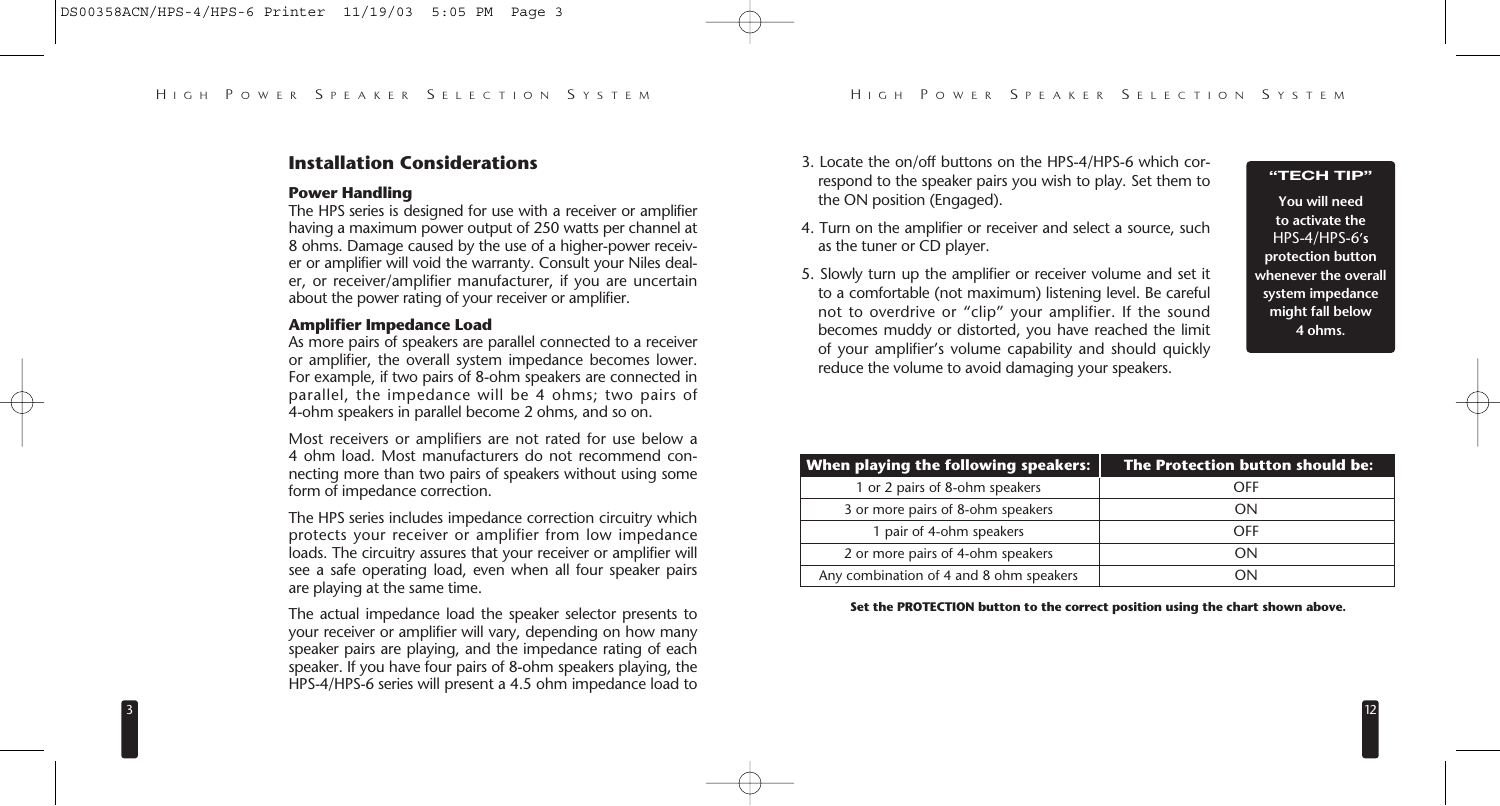# **Using the HPS Series with Tube-Type Amplifiers**

Virtually all tube amplifiers must have a load connected at all times. If the amplifier to be connected to the HPS-4/HPS-6 is a tube amplifier, be sure to always have at least one pair of speakers switched on at all times. An alternative is to permanently connect a 150 ohm, 5 watt resistor across the tube amplifier's output in parallel with the HPS-4/HPS-6. See (Figure 1).

# **Installation**

- 1. Select a convenient mounting location.
- 2. Run all the necessary. Label the wires for future reference. See (Figure 2).
- 3. Make the connections to the speaker selector. The amplifier/speaker connectors on the HPS are removable. If you wish, you may remove the HPS's connectors to facilitate installation see (Figure 3). Strip 3/8" of insulation from the end of each wire. Tightly twist the end of each wire until there are no frayed ends. Insert each wire into the appropriate hole on the connector terminals. Be certain that proper phasing is observed—connect the positive terminals on the HPS to the positive terminals on the amplifier and speakers and the negative terminals on the HPS to the negative terminals on the amplifier and speakers. Re-install the connectors if they were removed. See (Figure 4).

Insert the connector plug into the socket and lock in placeby tightening captive screws on each side of connector.

4. Affix the appropriate label to the recessed area over each on/off selector button.



#### **Figure 3** Removing the Connectors



#### **Figure 4** Installing the Connectors

10

5

**"Tech Tip"**

**Wire size is expressed by it's AWG (American Wire Gauge) number. The lower the AWG number, the larger the wire, i.e., 12 AWG wire is physically larger than 14 AWG.**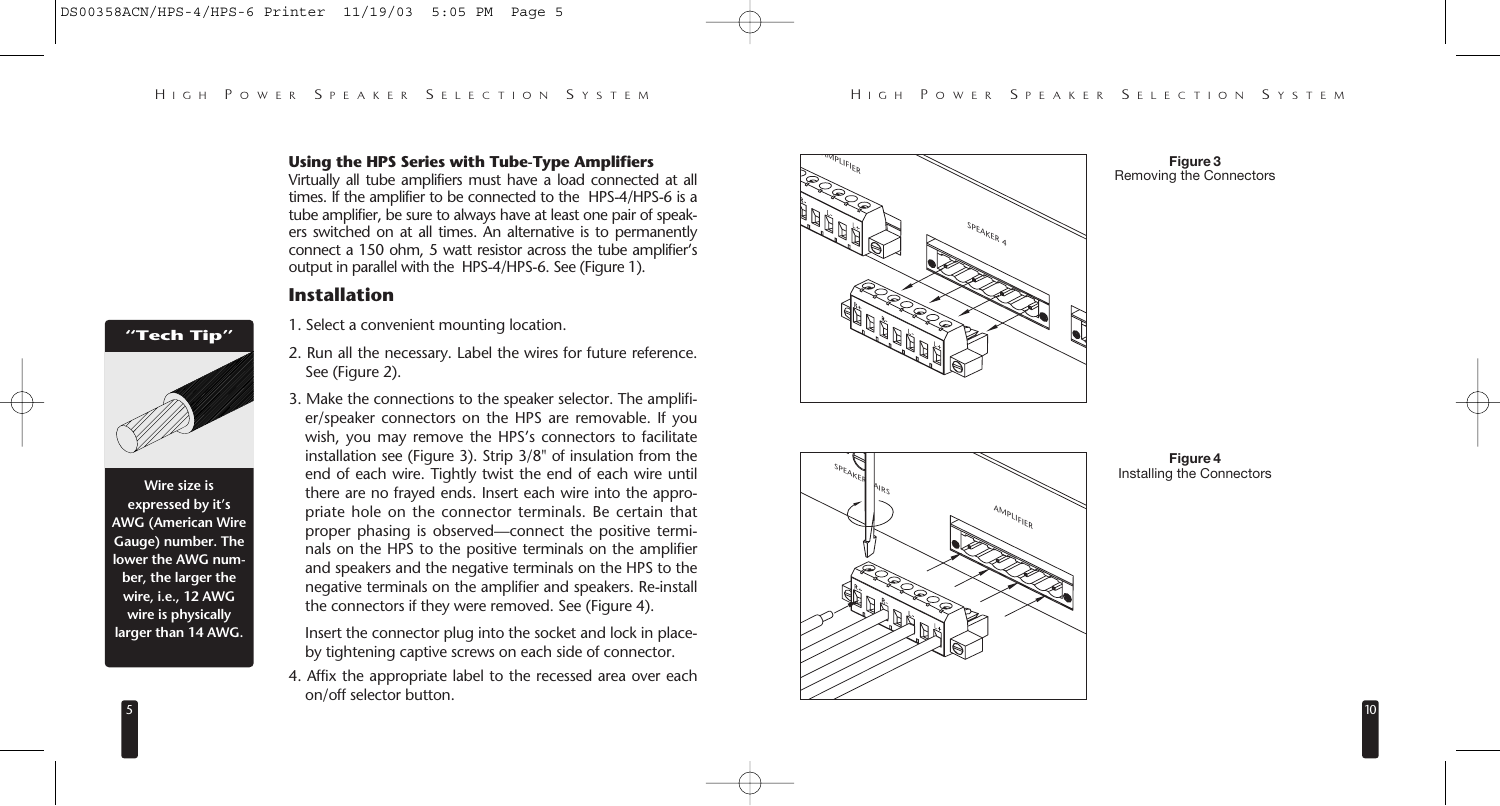

7





8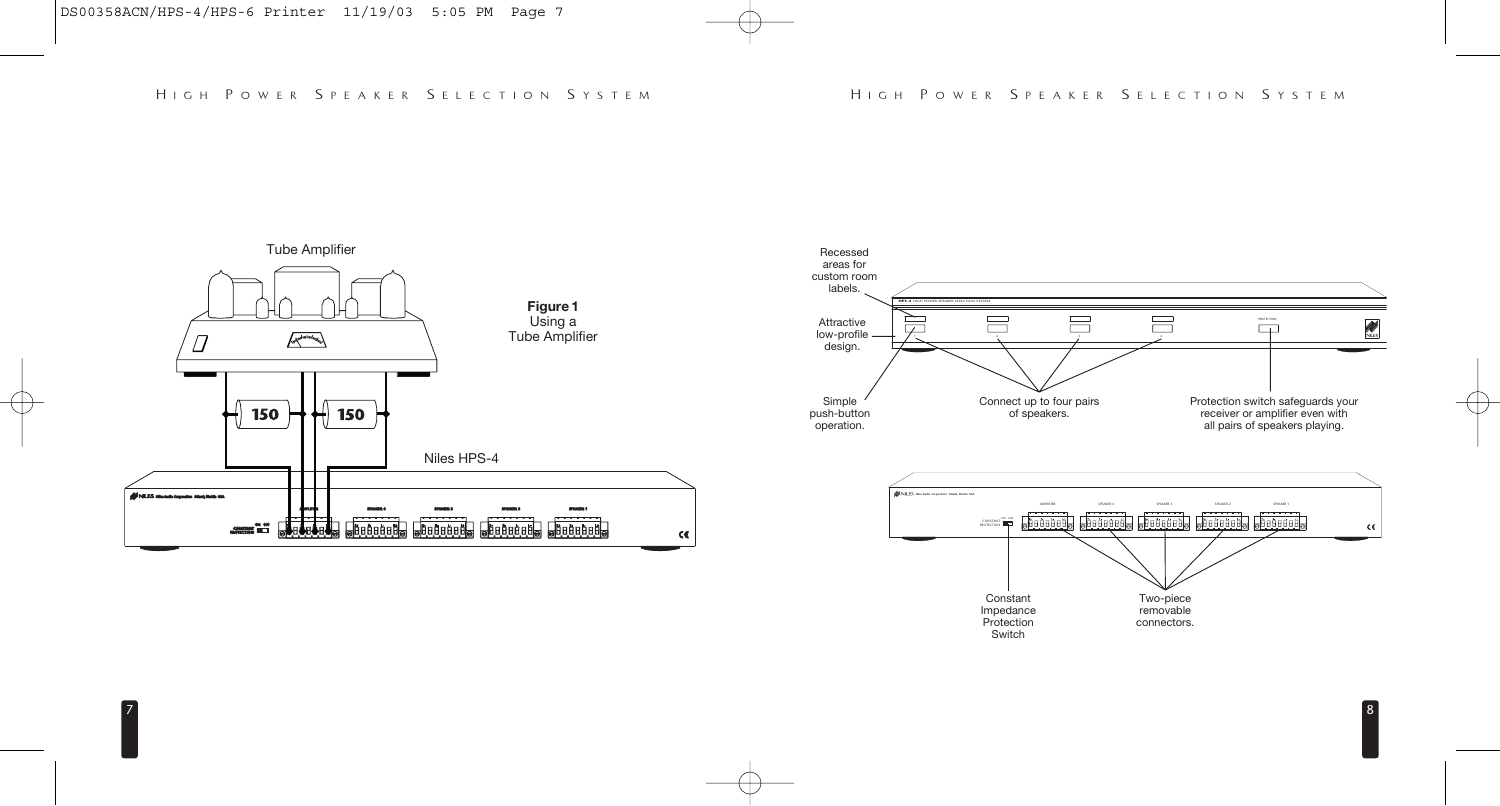

# **Operation**

There are two ways to use the HPS-4/HPS-6. You may play one pair of speakers at a time, or play multiple pairs simultaneously.

If you intend to play more than one pair of speakers at the same time, you will need to become familiar with the operation of the PROTECTION button.

# **Playing One Pair of Speakers At a Time**

- 1. Make sure the amplifier or receiver power is OFF and set the volume to minimum.
- 2. Locate the on/off button on the HPS-4/HPS-6 which corresponds to the speaker pair you wish to play. Set it to the ON position (Engaged).
- 3. Turn on the amplifier or receiver and select a source, such as the tuner or CD player.
- 4. Slowly turn up the amplifier or receiver volume and set it to a comfortable (not maximum) listening level. Be careful not to overdrive or "clip" your amplifier. If the sound becomes muddy or distorted, you have reached the limit of your amplifier's volume capability and should quickly reduce the volume to avoid damaging your speakers.
- 5. To turn off the speaker pair, simply press the corresponding on/off button on the HPS-4/HPS-6.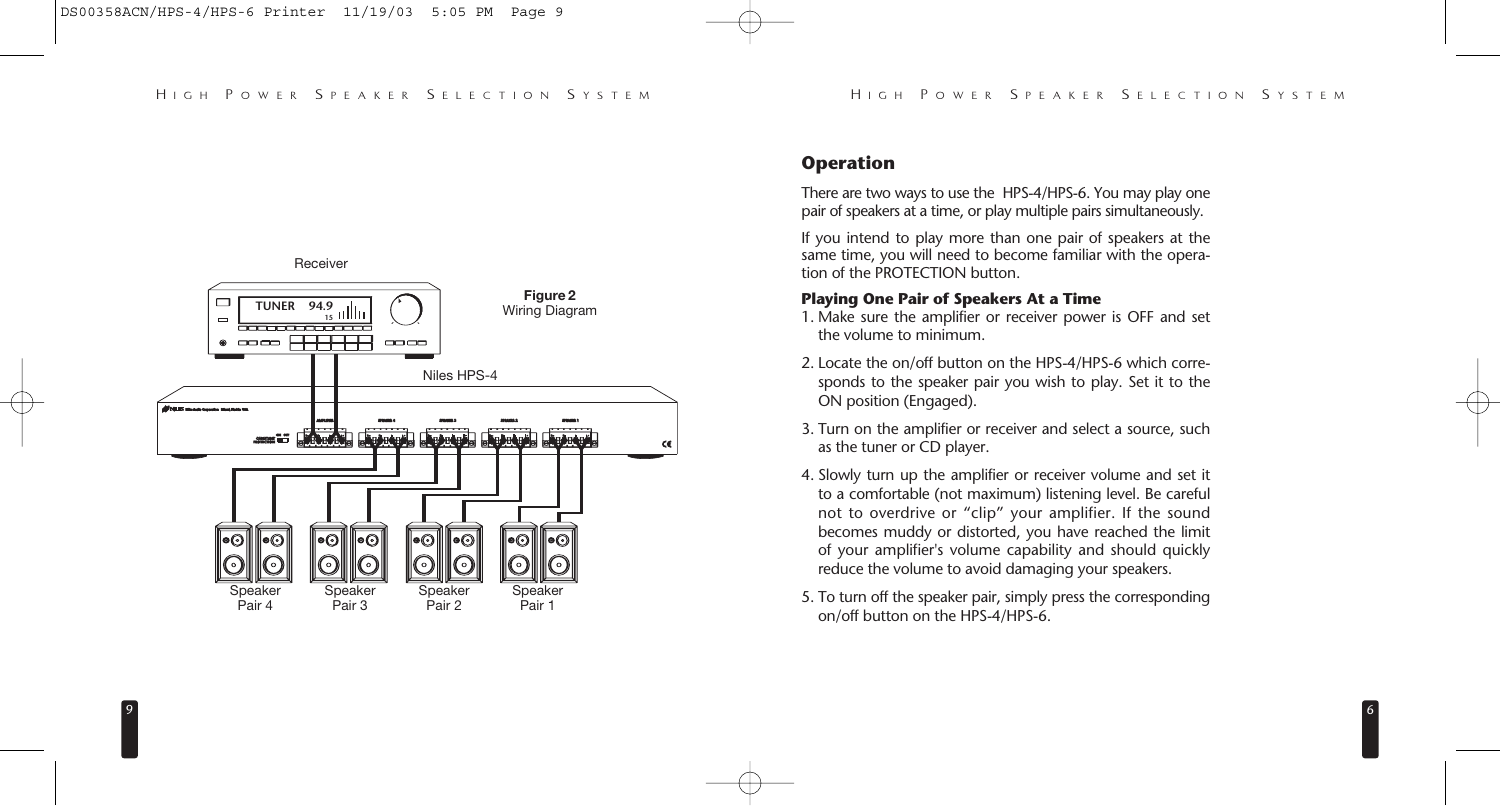#### **"TECH TIP"**

**If your amplifier or receiver has "A" and "B" speakerpair outputs, connect the speaker selector to the "A" outputs. Do not connect anything to "B". This will prevent the amplifier or receiver from driving an unusually low impedance load.**

11

## **Playing Two or More Speaker Pairs Simultaneously**

- 1. Make sure the amplifier or receiver power is OFF and set the volume to minimum.
- 2. On the right side of the HPS-4/HPS-6's front panel is a button labeled PROTECTION. This button activates the HPS-4/HPS-6's impedance correction circuitry. The circuitry assures that your receiver or amplifier will see a safe operating load when playing multiple speaker pairs simultaneously. Since most receivers and amplifiers are not rated for use below a 4 ohm load, you will need to activate the Protection button whenever the overall system impedance might fall below 4 ohms. Use the following chart as a guide for setting the Protection button.

your receiver/amplifier. With six pairs of 4-ohm speakers playing, the load drops to slightly under 4 ohms.

If you intend to use the HPS series with more than two pairs of 4-ohm speakers, it is recommended that you verify that the receiver or amplifier is capable of driving a 4-ohm load. Consult your Niles dealer, or receiver/amplifier manufacturer, if you are uncertain about the capabilities of the receiver/amplifier.

# **Type of Speaker Wire**

For most applications, we recommend you use 16 or 18 gauge, stranded copper speaker wire for the HPS-4/HPS-6 connections. For wiring runs longer than 80 feet, 14 gauge wire is recommended. Using speaker wire larger than 14 gauge for the HPS-4/HPS-6 connections is not recommended—the wire may not fit into the connectors. Never use solid-core, aluminum, or "Romex" type wire with the HPS-4/HPS-6. When running speaker wires inside walls, most states and municipalities in the U.S. specify that you must use a special type of speaker wire. Usually, the requirement is that the wire has a specific "CL" fire rating, such as "CL-2" or "CL-3". Consult your Niles dealer, building contractor, or local building and inspection department if unsure about which type of wire is best for your application.

#### **Avoiding Interference**

Speaker wires can act as an "antenna" for electrical noise. Locating speaker wires too close to a light dimmer or switch may cause a "buzzing" or "popping" sound to be heard through the speakers. If you must locate the HPS-4/HPS-6 wiring near electrical devices, route the speaker wires several feet away from the electrical wiring. <sup>4</sup>

**Tools Required**